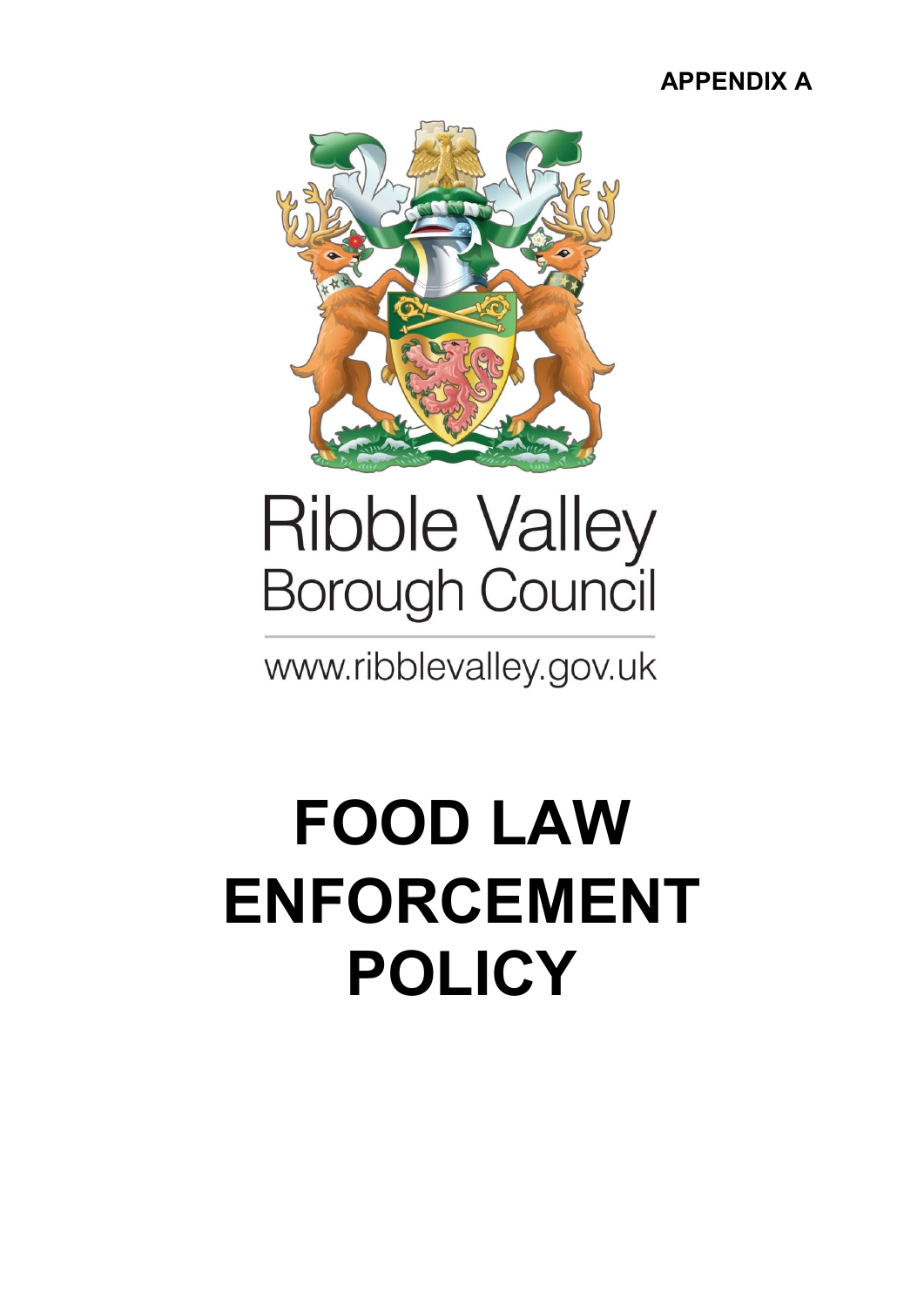#### **1. INTRODUCTION**

- 1.1 It is the policy of Ribble Valley Borough Council to ensure that food and drink intended for sale for human consumption which is produced, stored, distributed, handled or consumed within the District is without risk to the health or safety of the consumer. This will be achieved through the provision of education, advice and the use of statutory powers of enforcement.
- 1.2 The aim of this Policy is to:
	- inform the public and food businesses of the principles by which enforcement action is taken;
	- provide guidance for officers to enable them to make effective decisions that are transparent, accountable, proportionate and consistent and that do not impose unnecessary burdens on businesses; and
	- ensure food safety enforcement action is focused on situations where the public are put at risk and on food businesses who negligently or intentionally contravene the law.
- 1.3 This Policy has been written having regard to the Food Standards Agency's Framework Agreement; the Food Law Code of Practice and Practice Guidance, the Code for Crown Prosecutors and the Regulators' Code published by the Department for Business, Innovation and Skills (BIS).
- 1.4 The Council will take a graduated approach to enforcement. As a first step, the Council's authorised officers will normally seek to secure compliance with the law informally, actively working with businesses to encourage and support legislative compliance. However, where appropriate, formal action will be taken, including the service of hygiene improvement, hygiene emergency prohibition, and remedial action notices, and the issue of simple cautions or prosecution.
- 1.5 When judging compliance with the law, authorised officers will take into account the relevant codes of practice, industry guides and any specific instruction from the Food Standards Agency or Local Government Association. Officers will use sensible, professional judgement about the extent of the risks and the effort that has been applied to counter them.
- 1.6 In the unlikely event of reaching a decision to depart from this Enforcement Policy, the reasons for departure will be recorded.
- 1.7 The Council has a publicised complaint procedure. Complainants are encouraged to contact the relevant officer or their line manager in the first instance. In cases where disputes cannot be resolved, any right of further complaint or appeal will be explained, with details of the process and the likely timescales involved. Further information is available at [www.ribblevalley.gov.uk](http://www.ribblevalley.gov.uk/)
- 1.8 The Food Standards Agency has an Independent Business Appeals Panel. The Panel will consider complaints or appeals against a decision given by a local authority that you think is incorrect or goes beyond what is legally required. Before submitting details to the panel you must have raised a formal complaint or appeal with the Council and this must have concluded. Further information is available at [www.food.gov.uk](http://www.food.gov.uk/)

#### **2. THE PRINCIPLES OF ENFORCEMENT**

2.1 When developing an Enforcement Policy the Council is required to take into account the Legislative and Regulatory Reform Act 2006 and the Department of Business,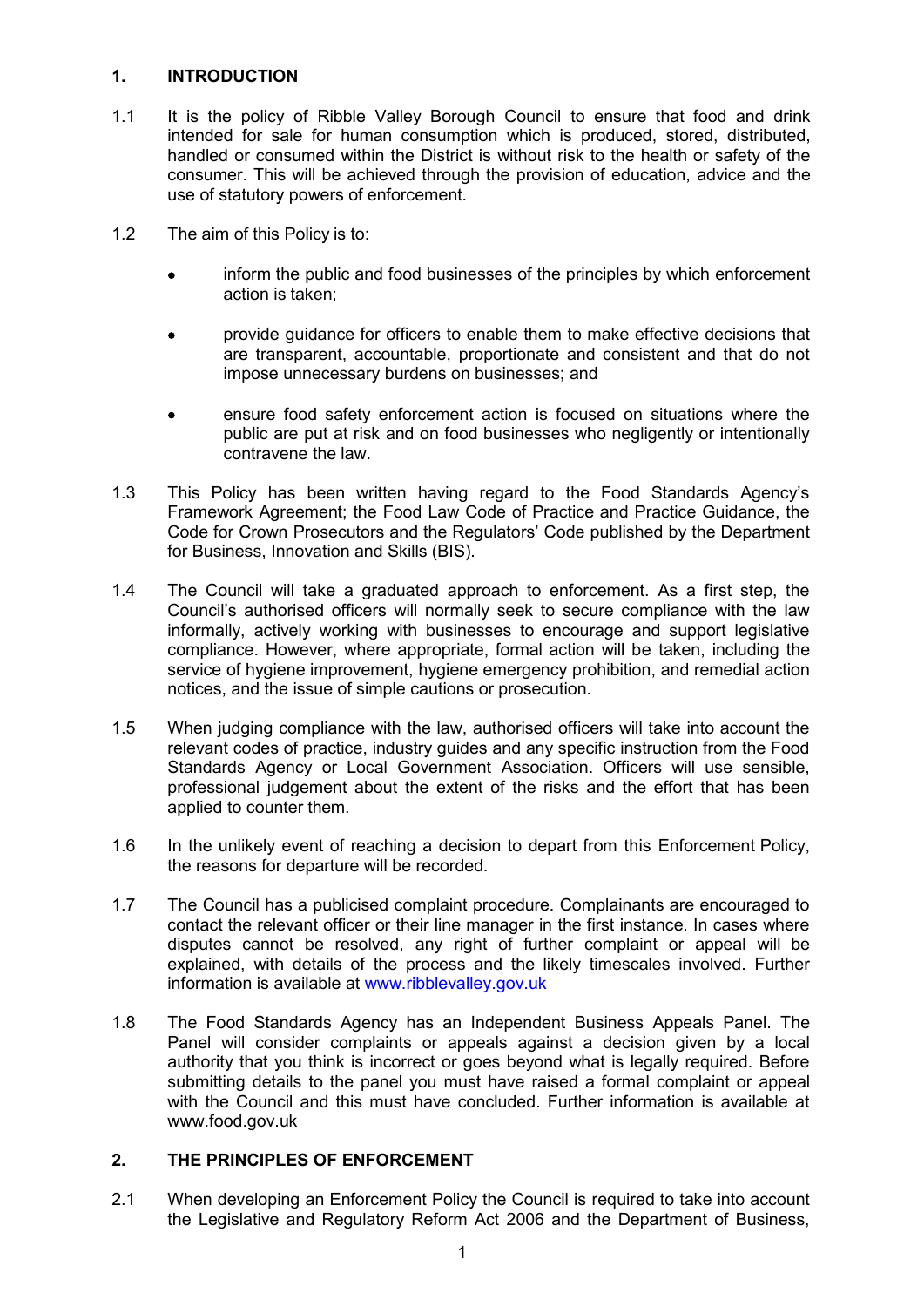Innovation and Skills (BIS) Regulators' Code 2013.

- 2.2 The principles of good enforcement contained within the Legislative and Regulatory Reform Act 2006 are:
	- transparency;
	- **•** accountability;
	- **proportionality:**
	- consistent; and
	- targeted.

#### 2.2.1 **Transparency**

The Council will be open and transparent by helping duty holders and the public to understand what is expected of them and what they should expect from officers. Officers will distinguish between legal requirements which are compulsory and advice or guidance which is desirable but not compulsory.

#### 2.2.2 **Accountability**

The Council is accountable to central government, the Food Standards Agency and the local taxpayer for their actions and omissions. The Council has policies, service plans, procedures and service standards against which it can be judged, and an effective accessible mechanism for dealing with comments and complaints.

#### 2.2.3 **Proportionality**

Proportionality means relating enforcement action to the risks. The Council will minimise the costs of compliance for business by ensuring that any action required is proportionate to the risk and seriousness of the breach. Some risks may be so serious that they cannot be permitted irrespective of economic consequences.

As far as the law allows, the Council will take account of the circumstances of the case and the attitude of the operator when considering action.

#### 2.2.4 **Consistency**

The Council's authorised officers will carry out their duties in a fair and equitable manner, by taking a similar approach in similar circumstances to achieve similar ends.

The Council has arrangements in place to promote consistency in the exercise of discretion, including effective arrangements for liaison with other enforcing authorities.

#### 2.2.5 **Targeting**

The Council will ensure resources are targeted primarily on those whose activities give rise to the most serious risks or where the hazards are least well controlled and will ensure that action is focused on the duty holders who are responsible for the risk and who are best placed to control it.

The Council follows a national risk rating system for interventions. Separate procedures are available for inspections, the national Food Hygiene Rating Scheme (FHRS), use of the various food enforcement sanctions, sampling, food and food premises complaint investigations, the investigation of food poisoning and food borne infection notifications.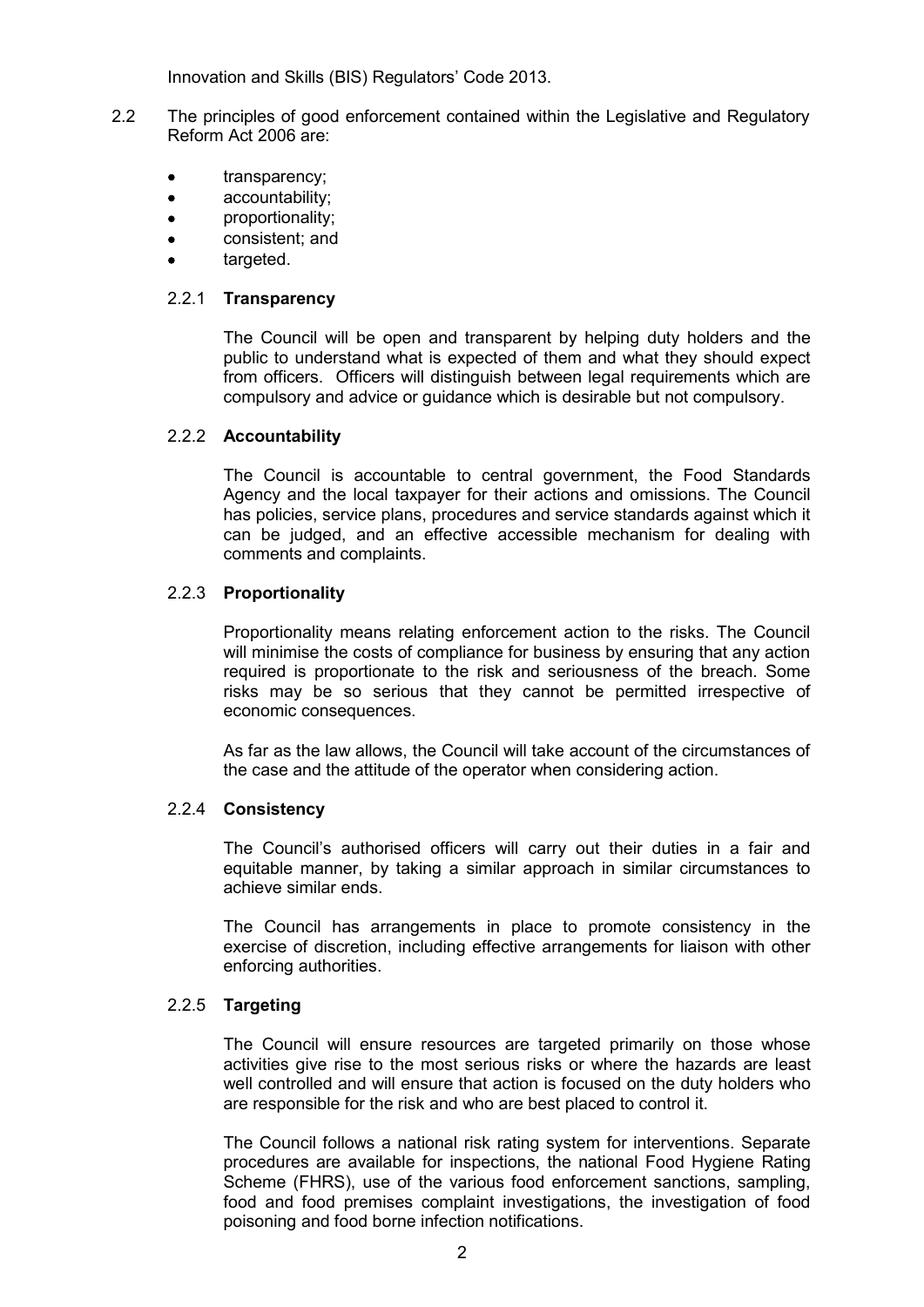- 2.3 The Regulators' Code is a statutory Code of Practice introduced under Section 23 of the Legislative and Regulatory Reform Act 2006 and came into force in April 2014. Regulators should take an evidence-based approach to the use of enforcement tools and base their decisions on the key principles laid down in the Regulators' Code. These principles are:
	- a) Regulators should consider the impact of their interventions on economic progress and seek to support those who are regulated to comply and grow.
	- b) Regulators should provide simple and straightforward ways to engage with those they regulate and hear their views.
	- c) Regulatory efforts and resources should be targeted via risk assessment to where they will be most effective.
	- d) Regulators should share information about compliance and risk.
	- e) Regulators should ensure clear information, guidance and advice is available to help those they regulate meet their responsibilities to comply.
	- f) Regulators should ensure that their approach to their regulatory activities is transparent.

#### 3. **QUALIFICATION AND AUTHORISATION OF OFFICERS**

- 3.1 All officers who undertake the enforcement options in this policy will have the necessary qualifications, training, experience and competence to do so and meet the requirements set out in the Food Law Code of Practice. Officers will be authorised in writing by the Chief Executive. There is a separate procedure covering the Authorisation and Training of Officers.
- 3.2 Officers will be fully acquainted with the requirements of this Enforcement Policy and with any revisions as they arise.

#### 4. **DECISION MAKING**

- 4.1 In deciding the type of enforcement action to take, an authorised officer must have regard to:
	- the nature of the breach and the history of compliance of the food business operator; and
	- in the case of a new business, an assessment of the food business operator's willingness to undertake the work identified by the officer.
- 4.2 Any decision to prosecute will be ratified by the Head of Environmental Health Services and the Head of Legal Services.

#### 5. **WORKING WITH OTHERS TO SECURE COMPLIANCE**

5.1 Discussion and liaison may be necessary with the following in implementing the Enforcement Policy:

#### **Consumers and Businesses**

The need to protect the health of the consumer whilst acknowledging the concerns of businesses are recognised and are implicit within this policy and the requirements of the Regulators' Code.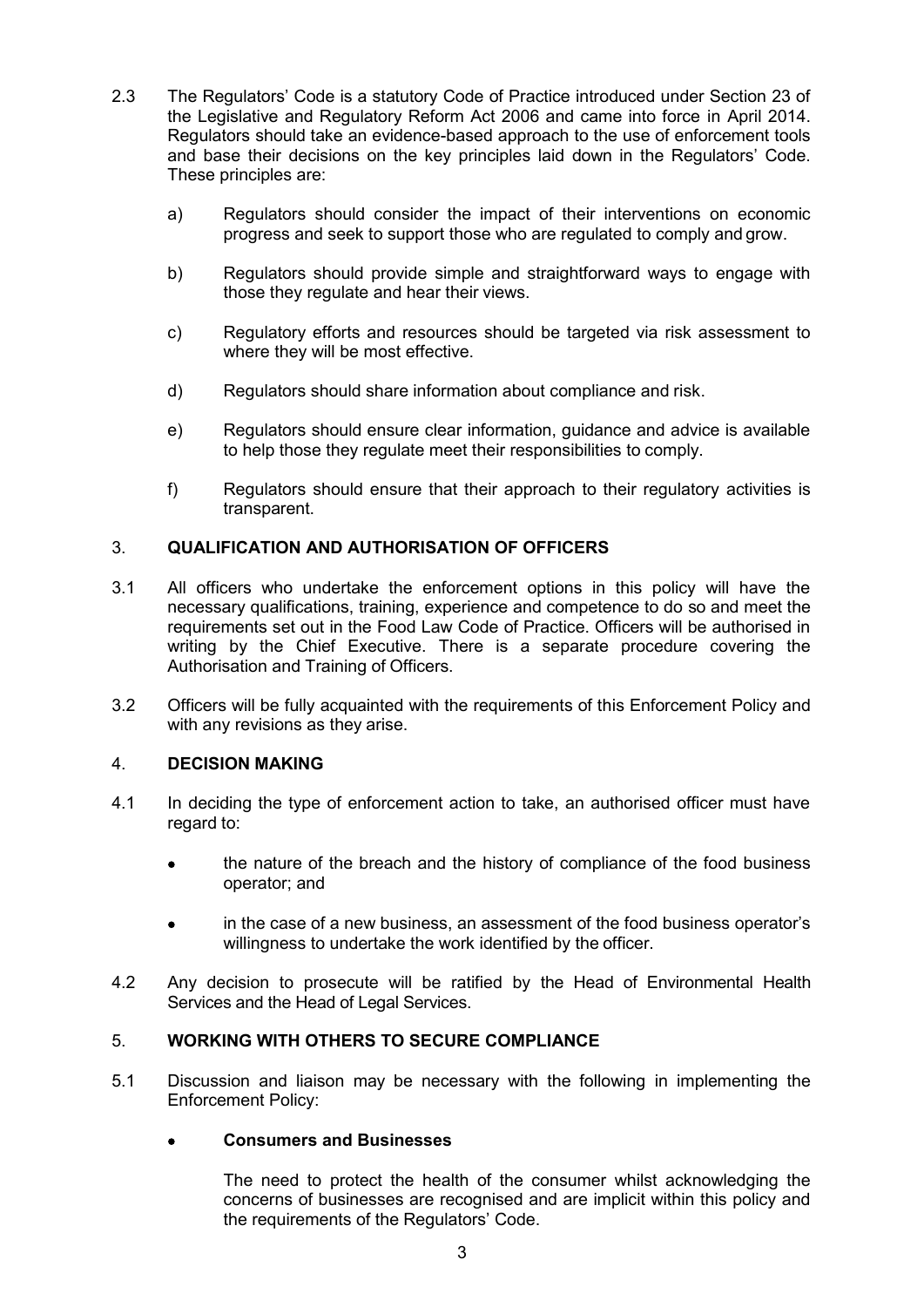#### **Primary Authority Scheme/Home Authority**

Officers will utilise the Home Authority Principle and Primary Authority scheme including using inspection plans created under Primary Authority when inspecting relevant businesses.

Where enforcement action is being considered in relation to a business which has a Primary Authority partnership, a statutory notification to the Primary Authority will be made via the Primary Authority Register, with the exception of circumstances where the need to act swiftly is critical.

Officers will liaise with the Primary Authority during the early stages of an investigation to determine whether Primary Authority advice has been given, and whether the business has followed it.

#### **Food Standards Agency**

The FSA will be notified of all approvals or any variations issued under product specific legislation.

Under the Food Incidents and Alert System the FSA will be notified of any issues which have a wider concern or where there is a serious localised incident.

#### **Public Health England (PHE) and the County Analyst**

In relation to infection control, sampling and epidemiological advice, the expert advice of colleagues within PHE and the County Analyst may be required in determining relevant enforcement action.

#### **Lancashire Food Officers Group**

This Authority will liaise with this group to ensure co-ordination and promotion of consistency within Lancashire. This involves direct links with Lancashire County Council Trading Standards Department.

#### 5.2 **Liaison with Expert Bodies**

5.2.1 Other specialist organisations and governing bodies will be consulted where appropriate.

#### **6. INTERVENTIONS**

- 6.1 The Council visits and inspects all premises where it has enforcement responsibility on a regular basis in line with the Food Law Code of Practice. The frequency of intervention is based on the level of risk found to exist at each premises and ranges from six months to three years. The emphasis is placed on premises where the level of risk is perceived to be highest.
- 6.2 The Council has adopted the national Food Hygiene Rating Scheme whereby the public can make an informed choice about where to eat based on the standards of hygiene found in food businesses at the time of inspection. The food hygiene rating is based on the risk rating already applied in line with the Food Law Code of Practice. The scheme recognises good standards; however, officers will work with lower scoring premises to help them to improve their rating.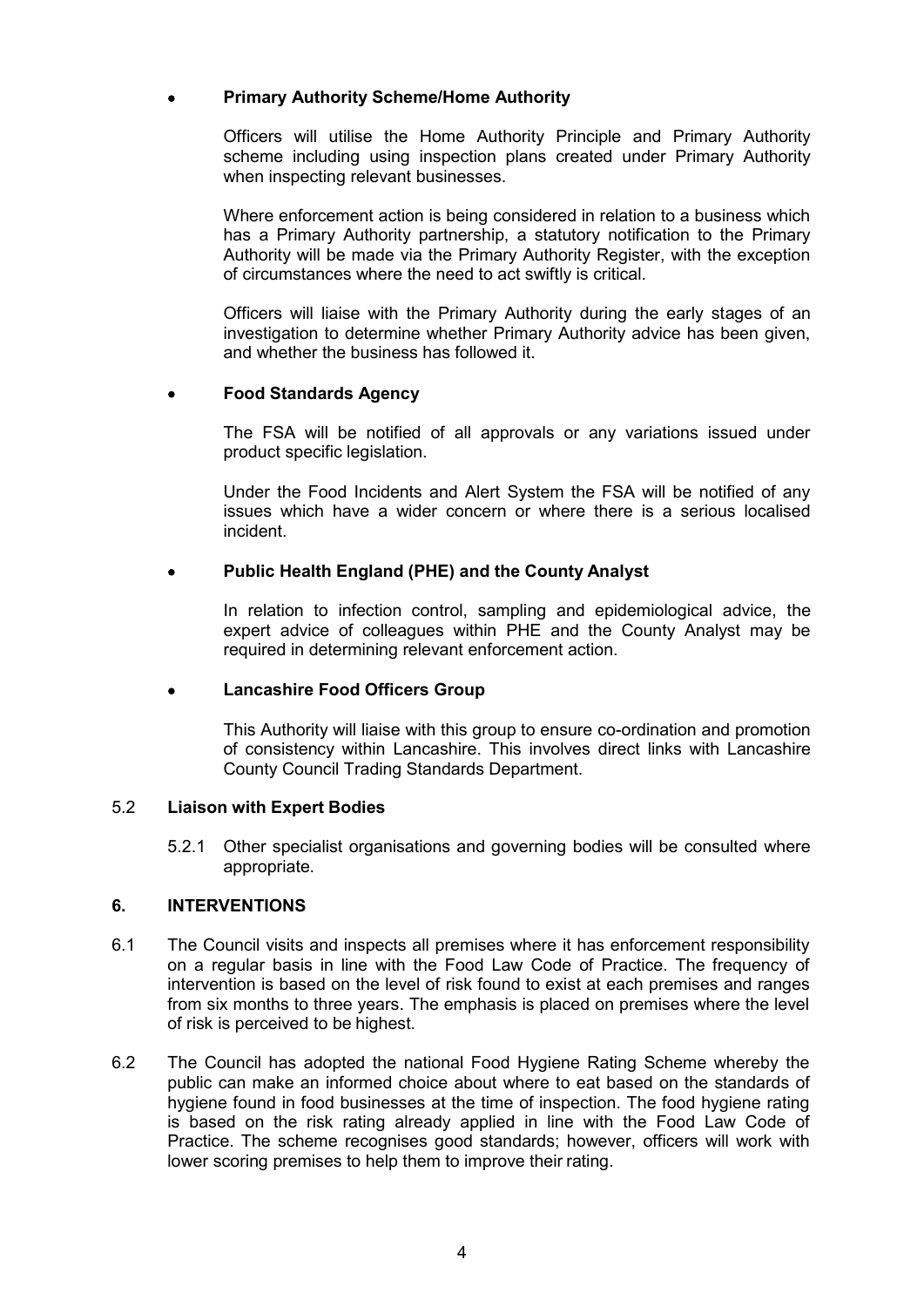- 6.3 An alternative enforcement strategy is used for 'low risk Category E' establishments which means an intervention other than inspection may be undertaken, for example contact via questionnaire.
- 6.4 The frequency of inspection of food premises may be altered in the event that the Council is asked to bring forward the intervention of an establishment following direction from the Food Standards Agency in response to an emerging incident or a national programme of work.
- 6.5 Officers will consider the impact their interventions may have on small businesses and try to ensure that the burdens of their interventions fall fairly and proportionately on these premises.
- 6.6 Officers will use the full range of interventions to improve compliance with food law by using their professional judgement to apply a proportionate level of regulatory and enforcement activity at each food business.
- 6.7 In relation to new businesses, officers will, where appropriate, carry out an initial advisory visit either prior to opening but always within 28 days of becoming aware that the establishment is in operation. A further visit will then be undertaken to carry out an inspection and to risk rate the premises within the next 28 days.

#### **7. REVISITS FOLLOWING INTERVENTIONS**

- 7.1 Food businesses that fail to comply with significant statutory requirements will be subject to appropriate enforcement action and revisits. A revisit will always be made to businesses that have a compliance score of 15 or higher for hygiene and/or structure and/or a confidence in management score of 20 or higher under the Food Law Code of Practice food establishment intervention rating scheme.
- 7.2 Revisits will focus on the contraventions identified at the programmed intervention and ensuring that these have been remedied. However, requests for revisits under the Food Hygiene Rating Scheme should not only check that the required improvements have been made, but should also assess the level of compliance overall.
- 7.3 The timing of the revisit will be determined by the action taken as a result of the earlier intervention. The revisit will whenever practicable, be undertaken by the officer who carried out the original intervention. Revisits requested under the Food Hygiene Rating Scheme will always be unannounced unless it is necessary to ensure that certain staff are present.

#### **8. FOOD SAFETY ENFORCEMENT ACTIONS**

- 8.1 Authorised Officers will consider the most appropriate course of action including enforcement action during inspections or following incidents or complaints. All relevant information and evidence will be taken into account.
- 8.2 It is important that the full range of enforcement options remains open to an authorised officer.
- 8.3 The choices of action are:
	- no action;
	- informal action and advice, including informal written warnings;
	- **•** Statutory Notices Hygiene Improvement Notice, Hygiene Emergency Prohibition Notice or Remedial Action Notice;
	- voluntary closure;
	- Service of Regulation 29 Certificate;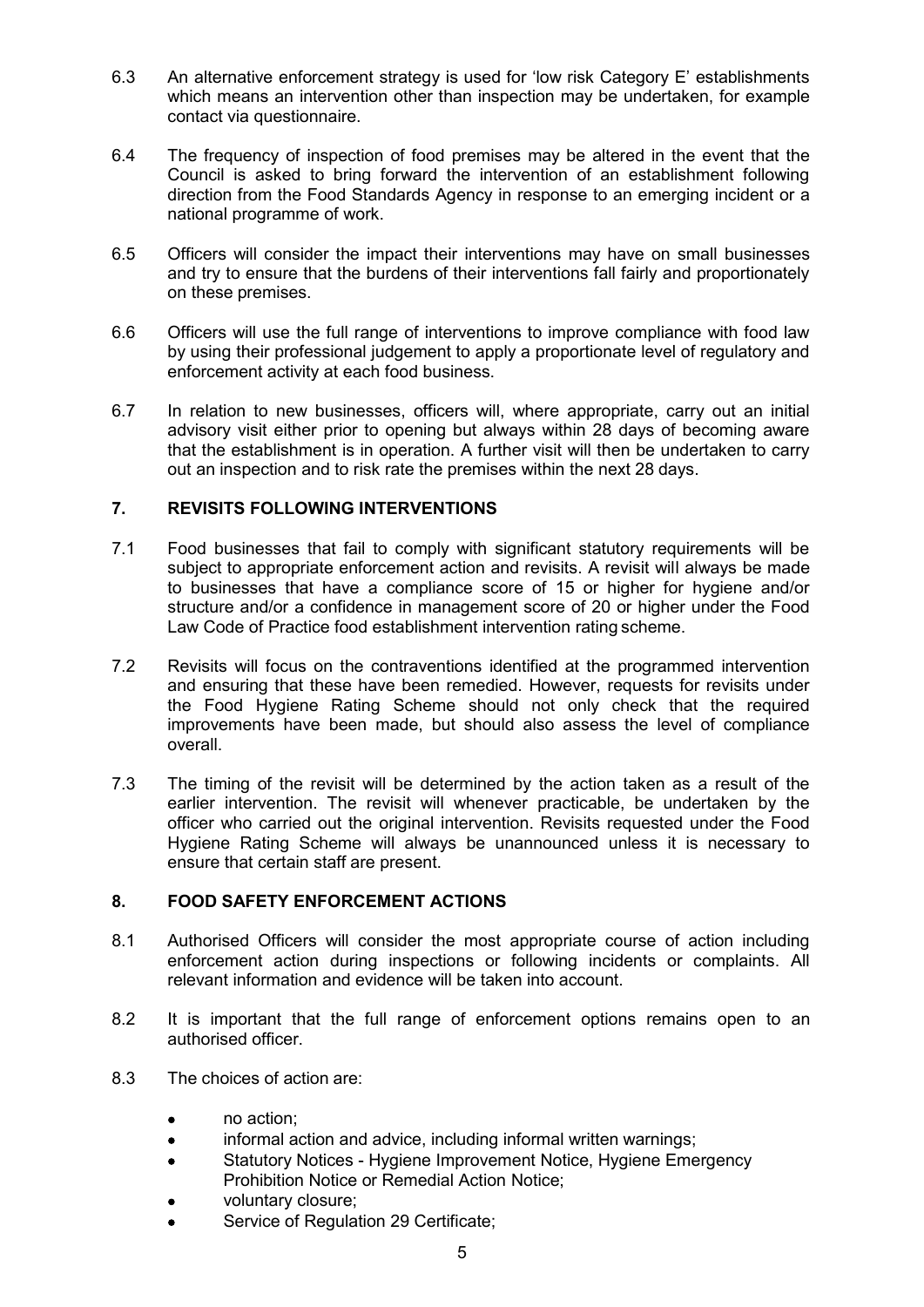- **•** detention and seizure of food:
- suspend or revoke an approval;
- issue a Simple Caution;
- to prosecute; or
- any combination of the above
- 8.4 Before formal action is taken, officers will provide the food business operator with an opportunity to discuss the circumstances of the case and, if possible, resolve points of difference, unless immediate action is required.
- 8.5 Where there are rights of appeal against formal action, advice on the appeal mechanisms will be clearly set out in writing at the time the action is taken.
- 8.6 Separate Ribble Valley Borough Council procedures, containing detailed guidance for officers are in place on the use of the various enforcement options, including statutory notices, detention and seizure, voluntary closure and approvals.
- 8.7 If a Primary Authority partnership is in place, the officer must liaise with the Primary Authority about any proposed enforcement action except in circumstances where the need to act swiftly is critical.

#### **9. NO ACTION**

- 9.1 Where there is full compliance with relevant legislation no further action will be required other than to issue a report of inspection proforma as identified by the Food Law Code of Practice.
- 9.2 There will be circumstances where a contravention may not warrant action, or it may be inappropriate. A decision of no action may also be taken when a trader has ceased to trade.

#### **10. INFORMAL ACTION**

- 10.1 Informal action to secure compliance with legislation includes offering verbal advice, the issue of a handwritten food hygiene inspection report at premises following an inspection, and the issue of a post inspection letter, also known as an informal written warning.
- 10.2 At the conclusion of an inspection, the officer will discuss any contravention of food law discovered, any corrective action necessary, the timescale for remedy and any recommendations of good practice the officer considers appropriate.
- 10.3 A hand written inspection report will be issued following all programmed inspections and revisits. If there are only a small number of minor contraventions or recommendations, the inspection report alone may be sufficient. If there are more substantial issues to be addressed, a letter will also be issued, detailing the contravention and action to be taken. Informal advice or information pertinent to matters noted at the time may also be included within the letter.
- 10.4 The existing procedure of giving advice and informing of minor contraventions by inspection report or informal letter is accepted and understood by Ribble Valley Borough Council's food businesses. Officers will use this approach as long as they believe this will achieve compliance with food safety legislation within a timescale that will protect the public health and ensure safe food production.
- 10.5 The circumstances when it is appropriate to use verbal and informal written warnings are:
	- the act or omission is not serious enough to warrant formal action;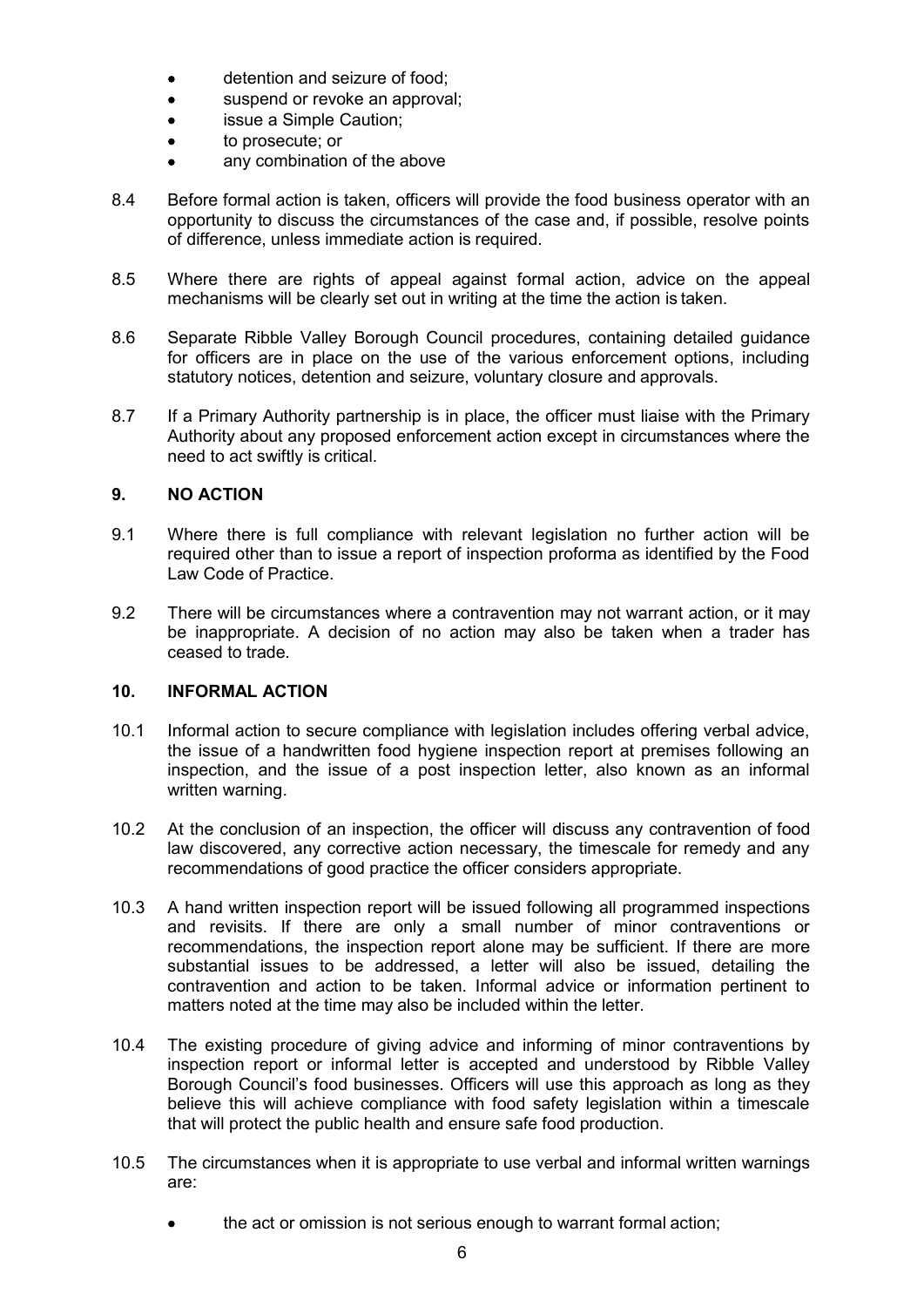- from the individual's/businesses past history it can be reasonably expected that the warning will achieve compliance;
- the officer has confidence in the management of the business; and
- the consequences of non-compliance will not pose a significant risk to public health.

Even where some of the above criteria are not met, there may be circumstances in which a warning will be more effective than a formal approach.

- 10.6 When an informal approach is used to secure compliance with food safety legislation, any written documentation issued or sent to proprietors will:
	- contain all the information necessary to understand what work is required and why it is necessary;
	- indicate the regulations contravened and the measures which will enable compliance with the legal requirement;
	- clearly distinguish between matters which are necessary to meet statutory requirements and those which are recommended practice;
	- the inspection category and minimum inspection frequency will be confirmed;
	- copies of letters and reports of inspection will be sent to the registered or head office where this is not the premise visited;
	- contain the contact details for the inspecting officer and the Head of Environmental Health Services.
- 10.7 Food businesses that come within the scope of the Food Hygiene Rating Scheme will also be provided with details of the scheme, their rating, their right to reply, their right to request a revisit and how to appeal. There is a separate procedure covering the operation of the Food Hygiene Rating Scheme.

#### **11. HYGIENE IMPROVEMENT NOTICES**

- 11.1 Authorised officers will consider the issue of Hygiene Improvement Notices under Regulation 6 of the Food Safety & Hygiene (England) Regulations 2013, in accordance with the FSA Food Law Code of Practice and the Practice Guidance.
- 11.2 Hygiene Improvement Notices will be served by authorised officers based on their opinion that there is a contravention of the law at the time of the visit or that there had been a contravention and that it is likely that the contravention will continue or be repeated.
- 11.3 The circumstances when it is appropriate to issue a Hygiene Improvement Notice include those situations where one or more of the criteria below apply:
	- Formal action is proportionate to the risk to public health.
	- There is a record of non-compliance with breaches of the food hygiene regulations and/or
	- the authorised officer has reason to believe that an informal approach will not be successful.
- 11.4 The officer will discuss the notice and, if possible, resolve points of difference before serving it. The notice will say what needs to be done, why and by when. Timescales will be realistic and details of appeal mechanisms and requests for extensions of time will accompany the notice.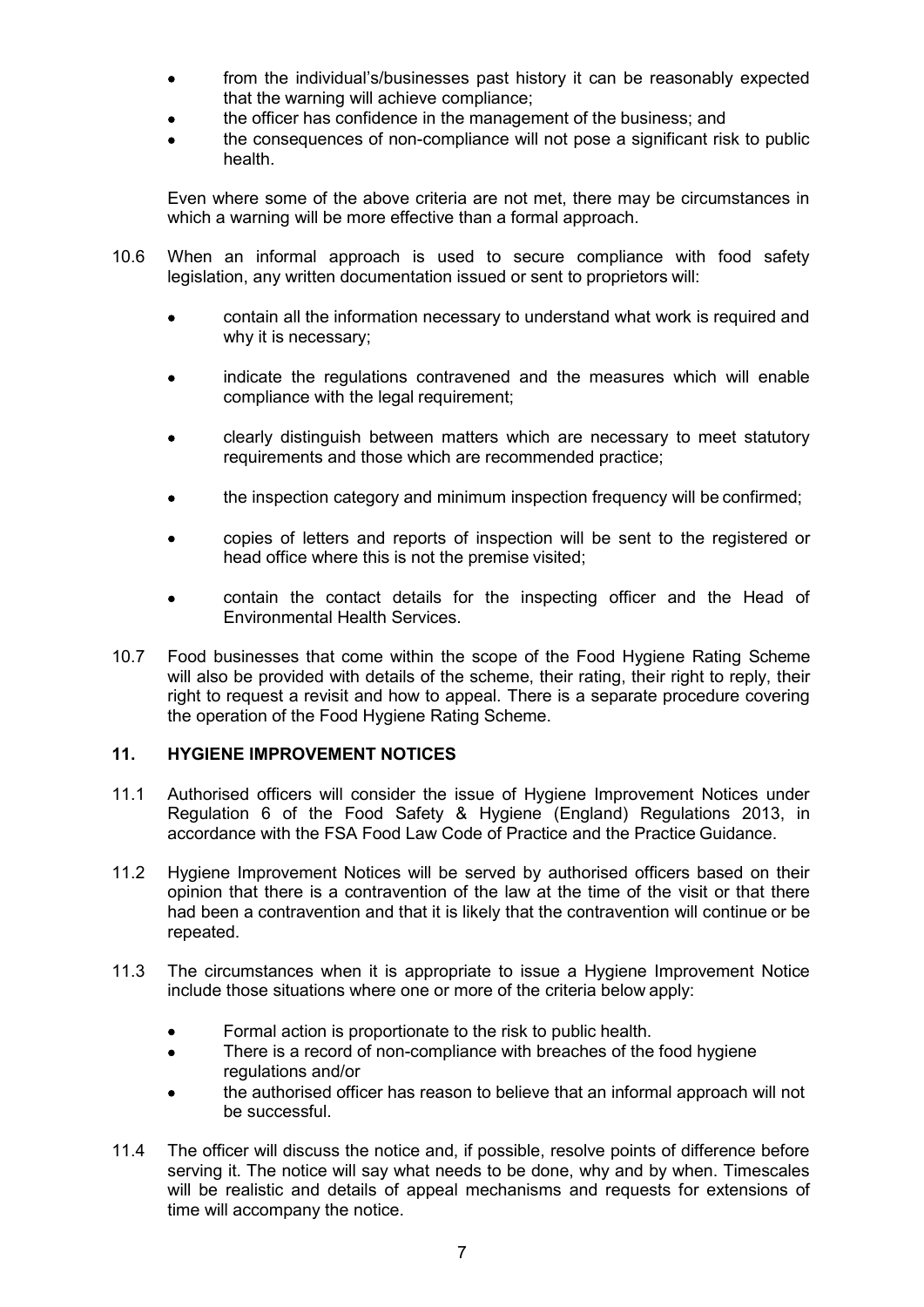- 11.5 Hygiene Improvement Notices will be signed by an appropriately authorised officer who has witnessed the contravention.
- 11.6 Non-compliance with a Hygiene Improvement Notice will generally result in prosecution.

#### **12. IMPROVEMENT NOTICES**

- 12.1 Improvement Notices can be issued by appropriately authorised officers under Section 10 of the Food Safety Act 1990 as applied and modified by Regulation 12 of the Food Information Regulations 2014.
- 12.2 The County Council has a duty to enforce the Food Information Regulations 2014. Ribble Valley Borough Council has a power, but not a duty, to enforce certain provisions for the allergen labelling requirements for non-pre-packed foods and officers are expected to carry out these checks, of mainly catering premises, as part of their routine inspections.
- 12.3 If an officer has reason to believe that an informal approach will not achieve a successful outcome, an authorised officer can issue an Improvement Notice, but under normal circumstances will liaise with the County Council Trading Standards Department, as the enforcing authority, and as agreed by the Lancashire Food Officers Group.

#### **13. HYGIENE EMERGENCY PROHIBITION NOTICES**

- 13.1 Authorised officers will consider the issue of Hygiene Emergency Prohibition Notices where the use of a premises, a process, a treatment of a piece of equipment represents or involves an imminent risk of injury to health.
- 13.2 Regulation 8 of the Food Safety and Hygiene (England) Regulations 2013 and the FSA Food Law Code of Practice and the Practice Guidance specify the steps that have to be taken when using Hygiene Emergency Prohibition Notices.
- 13.3 Unless the use of voluntary procedures is more appropriate in the circumstances, Hygiene Emergency Prohibition Notices must be used if an authorised officer has evidence that the health risk condition is fulfilled.
- 13.4 In considering the use of such notices, the prime consideration should be to protect public health. The following instances are examples of circumstances that could show the health risk condition exists, such that there is an imminent risk of injury to health:
	- Premises or practices which seriously contravene food law and have been or are implicated in an outbreak of food poisoning.
	- Serious infestation by rats, mice, cockroaches, birds or other vermin serious enough to result in the actual contamination of food or a significant risk of contamination.
	- Very poor structural condition and poor equipment and/or poor maintenance of routine cleaning and/or serious accumulations of refuse, filth or other extraneous matter resulting in actual food contamination or a significant risk of food contamination.
	- Drainage defects or flooding of the premises serious enough to lead to actual contamination of food or a significant risk of contamination.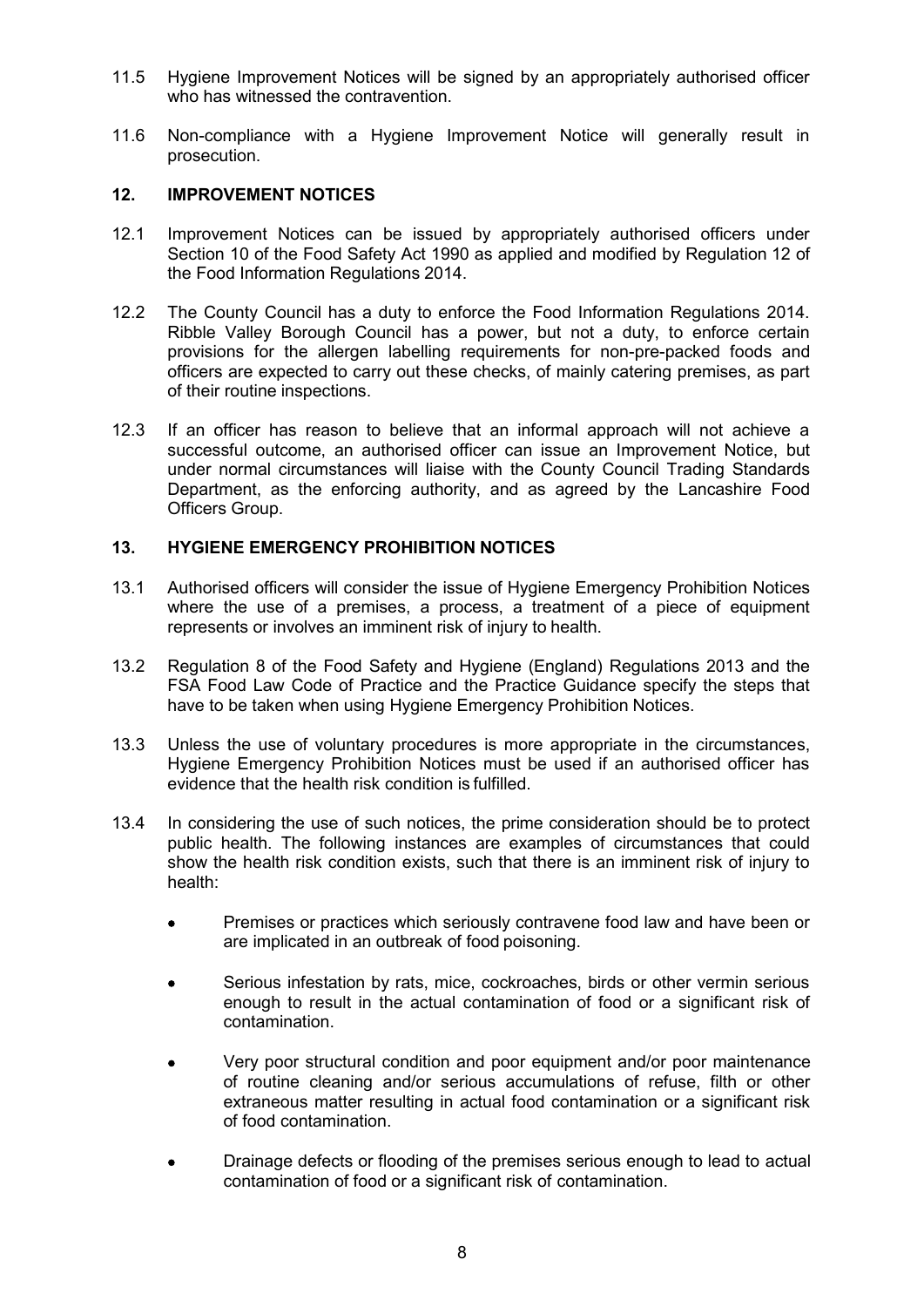- Use of equipment for the processing of high risk foods that has been inadequately cleaned or disinfected or which is grossly contaminated and can no longer be properly cleaned.
- Dual use of complex equipment, such as vacuum packers, slicers and mincers for raw and ready-to-eat foods.
- Serious risk of cross contamination.
- Failure to achieve sufficiently high processing temperatures.
- Operation outside critical control criteria, for example, incorrect pH of a product which may allow Clostridium Botulinum to grow.
- Any combination of above or the cumulative effect of contravention which together represent an imminent risk of injury to health.

The list is not exhaustive.

- 13.5 The effect of the Hygiene Emergency Prohibition Notice is to immediately close the premises, or prevent use of equipment, or the use of a process or treatment. The authorised officer must apply to a magistrate's court for a Hygiene Emergency Prohibition Order within three days of the Hygiene Emergency Prohibition Notice being served, the day of service being day one. The officer must give the food business operator at least one day (24 hours) notice of the intention to apply to the court for a Hygiene Emergency Prohibition Order.
- 13.6 In certain circumstances the use of a Hygiene Emergency Prohibition Notice would not be appropriate even though the food business was creating an imminent risk of injury to health. An example would be where the risk was discovered at the end of normal trading hours and the food business operator had indicated he would be getting in a team of cleaners to improve the position before it re-opened. Under such circumstances the officer would normally revisit before the premises reopened.
- 13.7 Voluntary procedures to remove a health risk condition may be used at the instigation of a food business operator, when the food business operator agrees that a health risk condition exists, ie there is an imminent risk of injury to health. An officer can suggest this option but only when they are in a position to be able to serve a Hygiene Emergency Prohibition Notice. Any voluntary closure agreement must be confirmed in writing by the food business operator or manager who has the authority to agree such action, with an undertaking not to re-open without the officer's prior approval.
- 13.8 The offer to voluntarily close will only be accepted where the authorised officer is satisfied that there is no likelihood of the premises being used as a food business, or the use of equipment, or of a process without the express agreement of the officer.
- 13.9 When considering such an offer, care will be taken to ensure that the person making the offer is aware that, in voluntarily closing, they are relinquishing the right to compensation for unjustified action contained in the formal Hygiene Emergency Prohibition Notice.

#### **14. Remedial Action Notices**

14.1 Where a premises which is approved under Regulation (EC) 853/2004 is found to be non-compliant with food hygiene regulations, and a graduated approach to enforcement actions has proved unsuccessful, authorised officers may issue a Remedial Action Notice (RAN) under Regulation 9 of the Food Safety and Hygiene (England) Regulations 2013.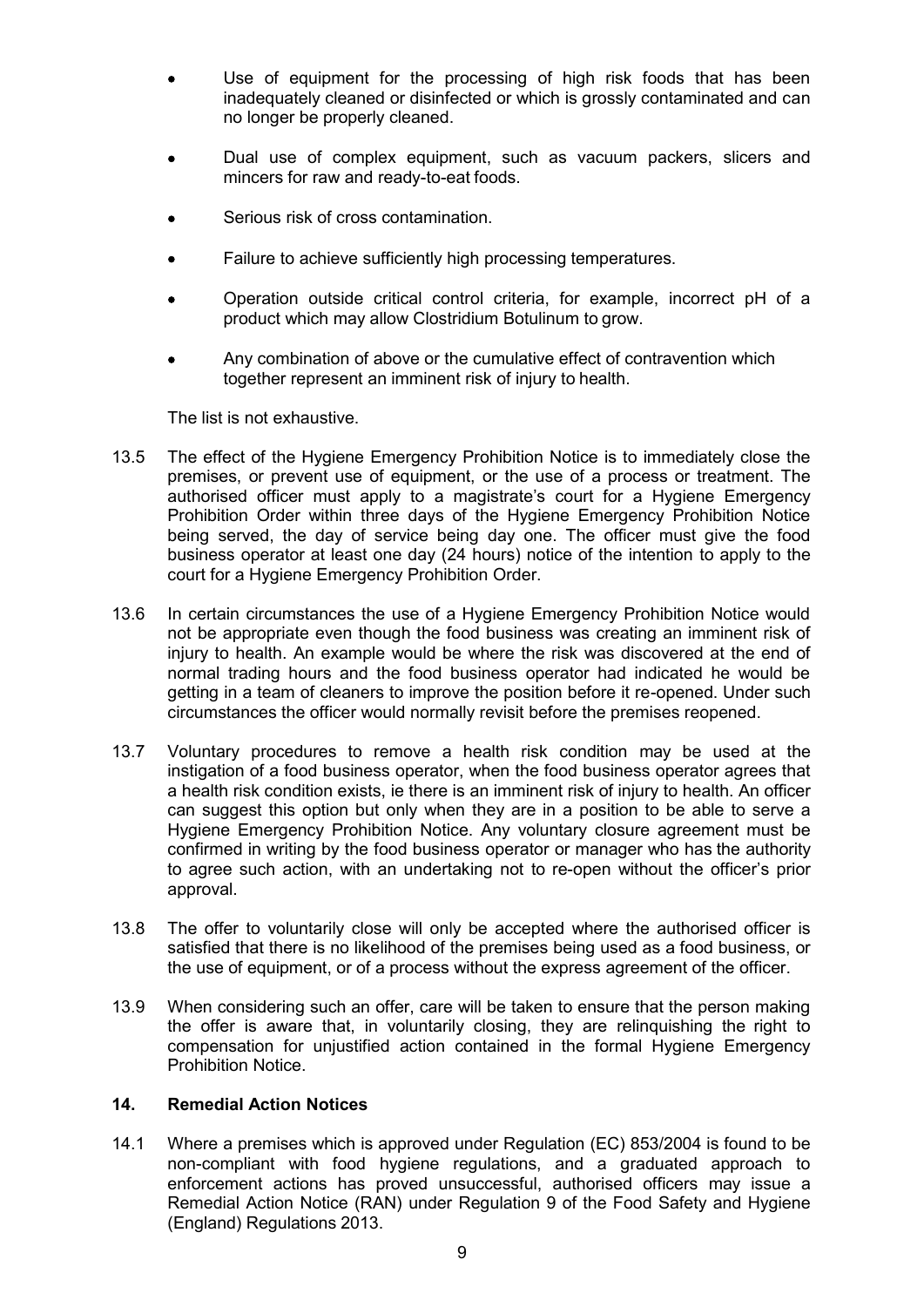- 14.2 Circumstances which may lead to the issue of a Remedial Action Notice include:
	- the failure of any equipment or part of an establishment to comply with the requirements of the 'Hygiene Regulations' as defined by regulation 2 of the Food Safety and Hygiene (England) Regulations 2013;
	- the need to impose conditions upon or the prohibition of the carrying on of any process breaching the requirements of the Regulations or hampering adequate health inspection in accordance with the Regulations; and
	- where the rate of operations of the business is detrimental to its ability to comply with the Regulations.
- 14.3 If a Remedial Action Notice is served the officer must also consider whether to use powers under Regulation 10 to detain food produced in the establishment where there are indications or suspicions that food is unsafe and therefore examination is necessary, including the taking of samples.
- 14.4 As soon as the authorised officer who served the notice is satisfied that the specified action has been taken, the notice must be withdrawn by means of a further notice in writing.

#### **15. REGULATION 29 CERTIFICATE**

15.1 When food has not been produced, processed or distributed in compliance with the 'Hygiene Regulations', a certificate under regulation 29 of the Food Safety and Hygiene (England) Regulations 2013 may be served by an authorised officer. Service of the certificate confirms the food fails to meet the Hygiene Regulations. The food must then be dealt with using powers of seizure under Section 9 of the Food Safety Act 1990 as food failing to comply with the food safety requirements.

#### **16. USE OF SEIZURE AND DETENTION NOTICES**

- 16.1 The use of detention and seizure powers under Section 9 of the Food Safety Act 1990 will be initiated in accordance with the Food Law Code of Practice and the Practice Guidance.
- 16.2 Authorised officers can detain or seize food where they believe that the food fails to comply with the food safety requirements in Article 14 of Regulation EC 178/2002.

#### 16.3 **Detention**

- 16.3.1 Foodstuffs may be detained if an authorised officer has good reason to suspect that food does not satisfy food safety requirements. This will ensure that food is not used for human consumption and is either held where it is if security is not compromised, or moved to a specified place pending further information, for example, results of tests on samples.
- 16.3.2 Unless the circumstances require immediate action, any proposed action will be discussed in full with the owner or person in charge of the food so they are fully informed about the decision to detain and the progress of the investigations.

#### 16.4 **Seizure**

16.4.1. If an authorised officer is in possession of evidence or adverse information concerning the foodstuffs they may be seized and notice given that condemnation by a Justice of the Peace will be applied for. This will ensure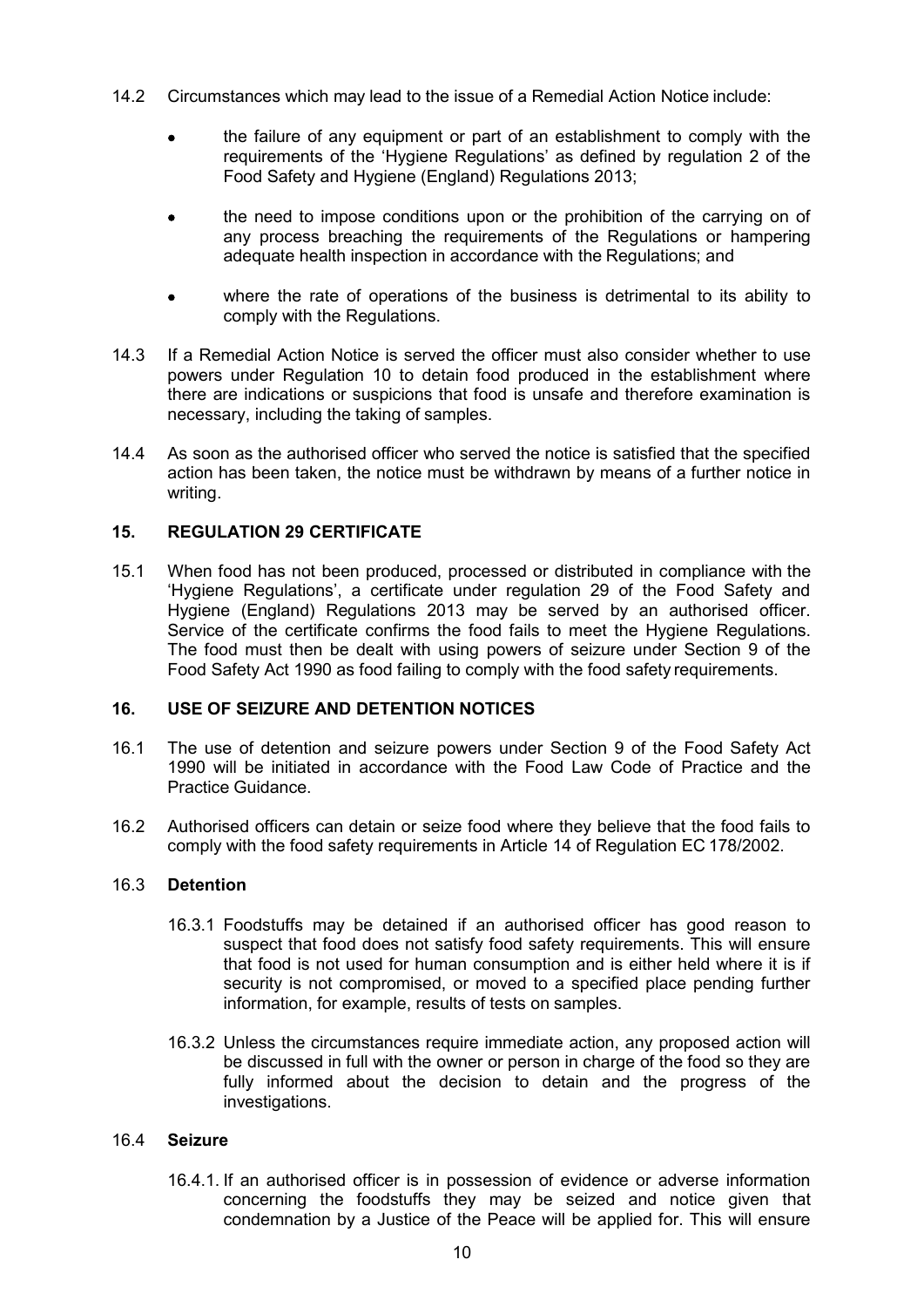that food is not used for human consumption and is either held where it is or not moved except to a specified place.

- 16.4.2 Food will, where possible, be brought before a Justice of the Peace within two days and perishable foods as soon as possible.
- 16.4.3 If the Justice of the Peace does not condemn the food, the owner may be entitled to compensation for any loss suffered.
- 16.4.4 Voluntary procedures to remove food that is not suitable for human consumption from the food chain can be used in some circumstances, either at the instigation of the owner of the food or at the suggestion of the authorised officer when the owner agrees that the food is not suitable for human consumption.

#### **17. SUSPEND OR WITHDRAW AN APPROVAL**

- 17.1 Authorised officers have enforcement powers available to them under the Official Feed and Food Controls (England) Regulations 2009 in respect of product-specific establishments subject to approval under Regulation 853/2004.
- 17.2 Powers to withdraw or suspend approval or conditional approval of an establishment are provided by Article 31(2) of Regulation 882/2004.
- 17.3 On discovery of non-compliance in establishments subject to approval under Regulation 853/2004, officers must, before considering suspension or withdrawal, explore other enforcement options to control the food hazards. Food business operators will be given a reasonable opportunity to address deficiencies and achieve compliance where this is appropriate.
- 17.4 The food business operator will be notified in writing of any decision to suspend or withdraw approval or conditional approval. The reasons for the suspension or withdrawal will be specified, together with the matters necessary to satisfy the requirements of the Regulations. The operator will be informed that activities requiring approval cannot be undertaken and will be made aware of their right of appeal.

#### **18. SIMPLE CAUTIONS**

- 18.1 A simple caution is a formal warning that may be given to persons aged 18 or over who admit committing an offence. The simple caution scheme is designed to provide a means of dealing with offending without a prosecution where there is evidence of an offence, but the public interest does not require a prosecution.
- 18.2 Authorised Officers should consider the use of simple cautions as an alternative to prosecutions to:
	- deal quickly and simply with less serious offences where the offender has admitted the offence;
	- divert less serious offences away from the courts; and
	- reduce the chances of repeat offences.
- 18.3 When a simple caution is under consideration, the following conditions must be fulfilled before it is offered:
	- There is sufficient evidence to provide a realistic prospect of conviction if the offender were to be prosecuted.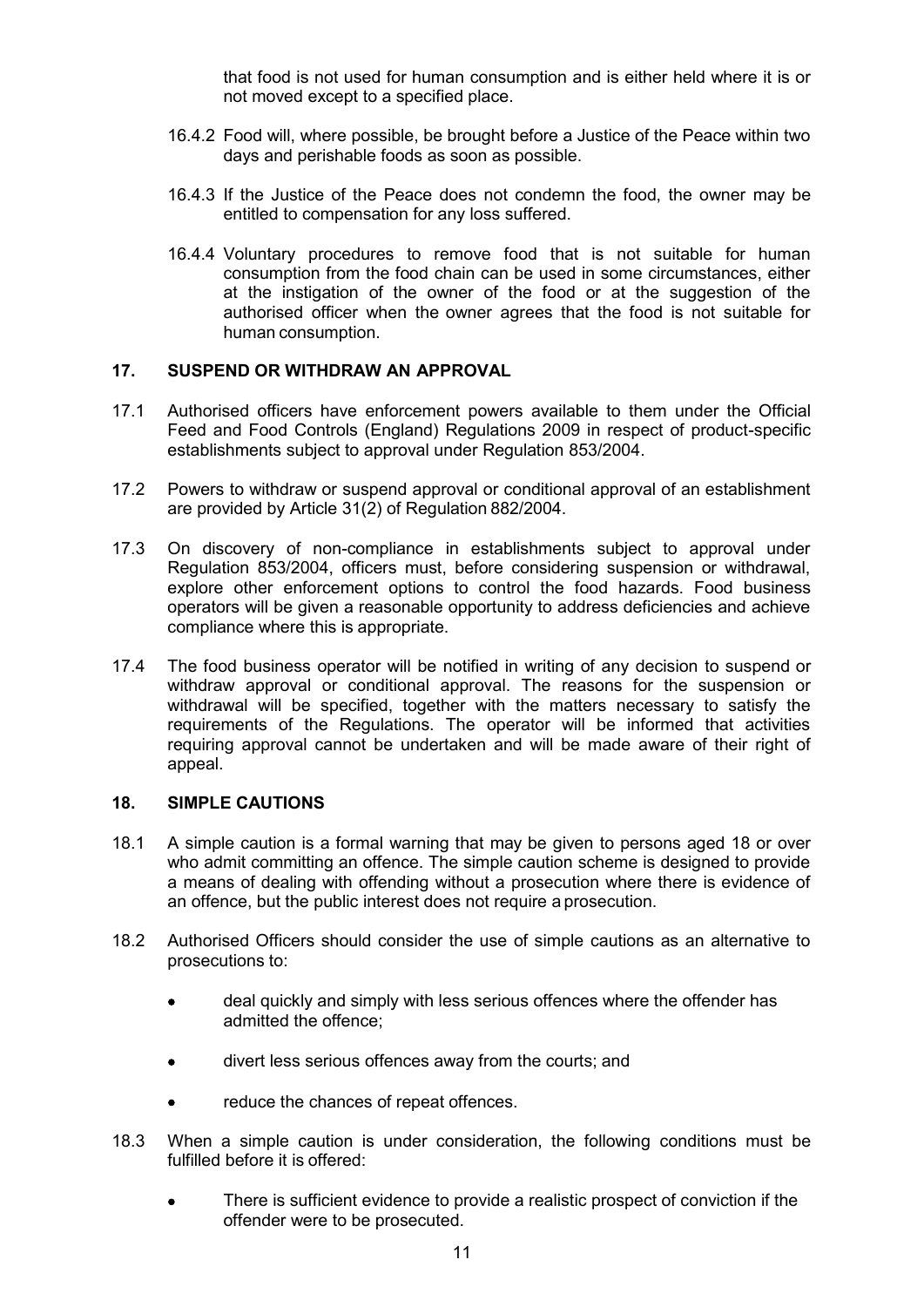- The offender is over 18 years of age.
- The offender admits that they have committed the crime and has not raised a defence.
- The offender agrees to be given the caution.
- 18.4 Where an offender declines to accept a simple caution, it will be necessary to consider taking alternative enforcement action. This could include prosecution.
- 18.5 In offering a simple caution, account will be taken of the Ministry of Justice guidelines on Simple Cautions for Adult Offenders and the Code for Crown Prosecutors.
- 18.6 A caution will remain on record for a period of two years and may be cited in Court should a further offence be committed and prosecuted during that time.
- 18.7 A simple caution can only be administered by a Cautioning Officer. The Cautioning Officer must not have taken an active part in investigating the offence. The Cautioning Officer is the Head of Environmental Services. Any decision to offer a simple caution will be made in consultation with Legal Services.

#### **19. PROSECUTION**

- 19.1 Prosecution may be considered as an alternative, in addition to, or as a consequence of failure to comply with the above enforcement procedures.
- 19.2 The Council recognises that most businesses wish to comply with the law. However, there are occasions when action, including prosecution, will be considered against those who have flouted the law, or acted irresponsibly. Those matters that involve intentional, repeated or reckless acts and those concerned with public safety will be specifically considered for prosecution.
- 19.3 The decision to prosecute is a significant one and will only be taken where that course of action is proportionate to the risk presented to public health by the contravention.
- 19.4 Before initiating any prosecution proceedings the Council must be satisfied that there is relevant, admissible, substantial and reliable evidence that an offence has been committed by an identifiable defendant.
- 19.5 The authorised officer will apply the evidential test and public interest test as described in the Crown Prosecution Service Code for Crown Prosecutors. Only when the evidential test has been satisfied will the public interest to proceed with a prosecution be considered.
- 19.6 In all cases, legal advice will be sought before recommending any prosecution and any decision to prosecute will be ratified by the Chief Executive.
- 19.7 Home and Primary Authorities will be consulted where prosecutions are planned and due regard will be paid to the opinion of that authority.
- 19.8 Factors that will be considered before initiating prosecution procedures include:
	- the seriousness and nature of the alleged offence;
	- Whether there is sufficient, reliable and credible evidence to support proceedings and a realistic prospect of conviction;
	- whether a prosecution is in the public interest;
	- the role of the suspect in the commission of the offence;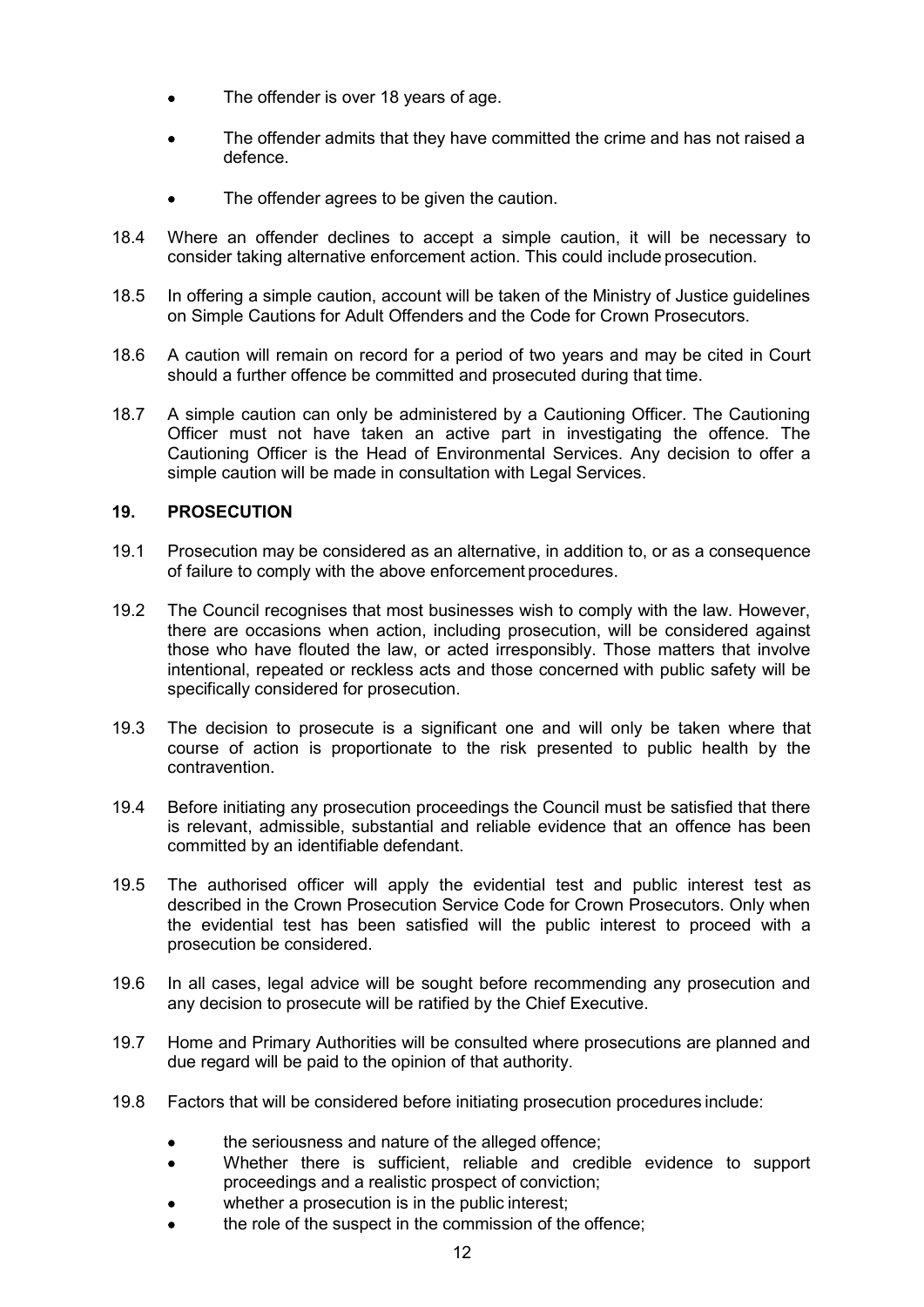- Was the suspect in a position of trust, responsibility or authority in relation to the commission of the offence?
- the previous compliance history of the suspect;
- any previous advice given to the suspect by this or another authority;
- regard given to authoritative advice, guidelines and recommendations;
- any explanation by the suspect or any agent or third party acting on their behalf;
- whether there has been reckless disregard for food safety requirements;
- the likelihood of that a due diligence\* defence could be established;
- the risk of harm to the public;
- any mitigating or aggravating circumstances;
- the ability of any important witness and their willingness to co-operate;
- the likely penalty to be imposed;
- the suspect's age and state of health; and
- whether other action, such as issuing a simple caution, serving a hygiene improvement notice, or imposing an emergency hygiene prohibition, would be more appropriate or effective.

*\*due diligence: The Food Safety Act 1990 provides a defence for a person charged with an offence that he took all reasonable precautions and exercised all due diligence to avoid the offence. This requires that, not only are suitable precautions set up, but that they are adequately implemented and monitored to ensure their effectiveness.*

#### **20. PROSECUTION FOR NON-COMPLIANCE WITH HYGIENE IMPROVEMENT NOTICES**

- 20.1 Non-compliance with an improvement notice is a serious offence and will generally be grounds for prosecution with the following exceptions:
	- Where the remaining contraventions detailed in the notice are minor and do not pose a risk to public health.
	- Where the outstanding works are in hand (confirmation from contractor or supplier required), and an extension of time to complete the works would have been granted, if requested.

#### **21. PROSECUTION - FOOD COMPLAINTS**

- 21.1 The decision to prosecute for Regulation 178/2002 Article 14 or Food Safety Act section 7 or 14 offences relating to the sale of food injurious to health or unfit for human consumption, or not of the quality demanded by the purchaser will be taken at the earliest opportunity to avoid unnecessary and time consuming investigations by both authorised officers and food businesses.
- 21.2 Prosecution will be indicated where:
	- the offence has resulted in a risk to public health;
	- there is evidence of negligence in failing to adopt basic food hygiene precautions;
	- the food business has failed to respond to an informal approach to prevent a recurrence of the problem.

Particular regard will be paid to the possibility of establishing a due diligence defence.